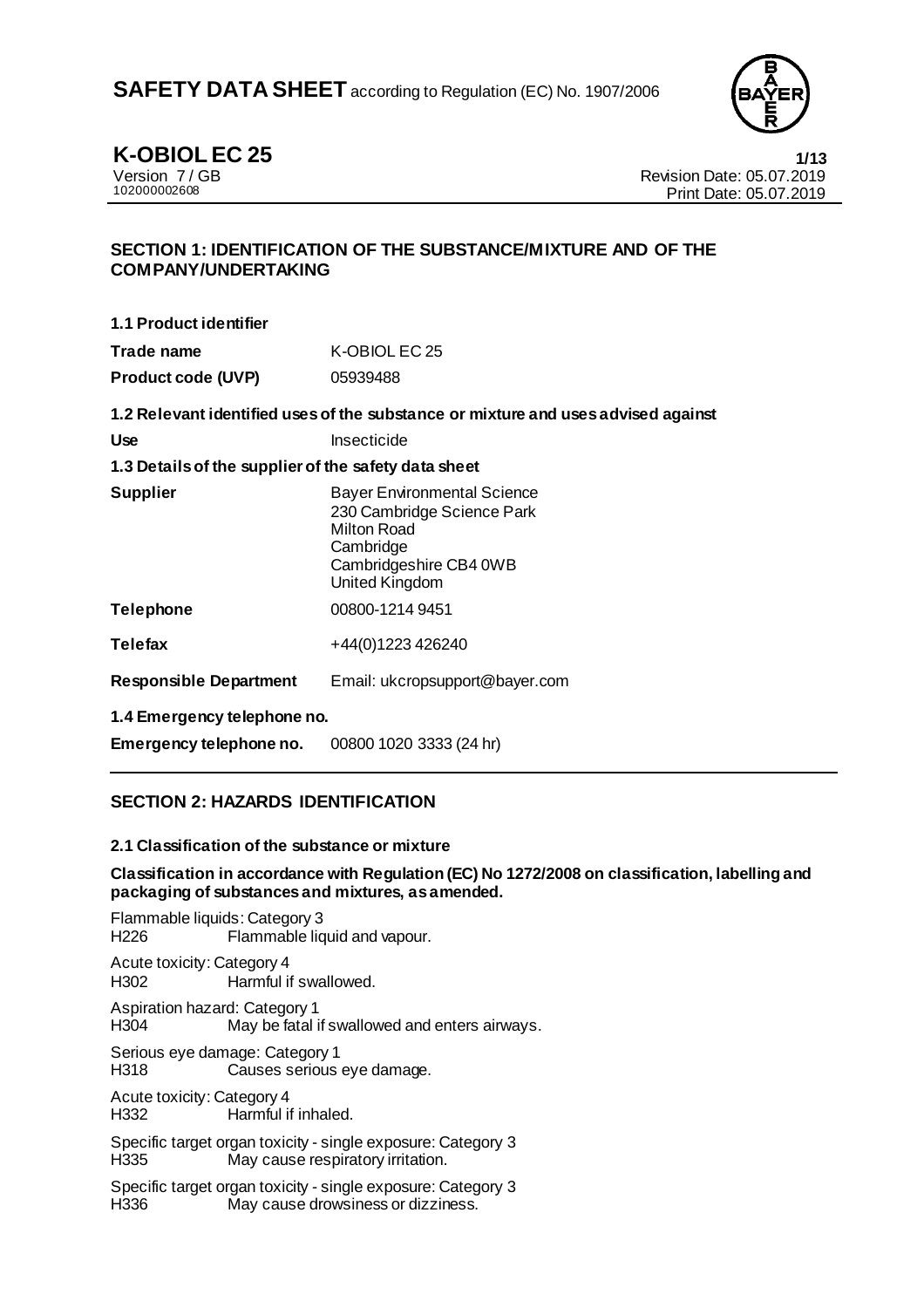

**K-OBIOL EC 25** 2/13<br>
Version 7/GB 2019<br>
Version 7/GB Version 7 / GB Revision Date: 05.07.2019 Print Date: 05.07.2019

Acute aquatic toxicity: Category 1 H400 Very toxic to aquatic life.

Chronic aquatic toxicity: Category 1<br>
H410 Very toxic to aquat Very toxic to aquatic life with long lasting effects.

#### **2.2 Label elements**

#### **Labelling in accordance with Regulation (EC) No 1272/2008 on classification, labelling and packaging of substances and mixtures, as amended.**

Hazard label for supply/use required.

#### **Hazardous components which must be listed on the label:**

- Deltamethrin
- Piperonyl butoxide
- Solvent Naphtha (petroleum), light aromatic



#### **Signal word:** Danger

#### **Hazard statements**

| H <sub>226</sub> | Flammable liquid and vapour.                                                                 |
|------------------|----------------------------------------------------------------------------------------------|
| H <sub>302</sub> | Harmful if swallowed.                                                                        |
| H <sub>304</sub> | May be fatal if swallowed and enters airways.                                                |
| H318             | Causes serious eye damage.                                                                   |
| H332             | Harmful if inhaled.                                                                          |
| H <sub>335</sub> | May cause respiratory irritation.                                                            |
| H336             | May cause drowsiness or dizziness.                                                           |
| H410             | Very toxic to aquatic life with long lasting effects.                                        |
| <b>EUH066</b>    | Repeated exposure may cause skin dryness or cracking.                                        |
| <b>EUH401</b>    | To avoid risks to human health and the environment, comply with the instructions for<br>use. |

#### **Precautionary statements**

| P <sub>240</sub><br>P <sub>280</sub><br>$P305 + P351$ | Ground/bond container and receiving equipment.<br>Wear protective gloves/ protective clothing/ eye protection/ face protection.<br>IF IN EYES: Rinse cautiously with water for several minutes. Remove contact lenses, if                                                 |
|-------------------------------------------------------|---------------------------------------------------------------------------------------------------------------------------------------------------------------------------------------------------------------------------------------------------------------------------|
| + P338                                                | present and easy to do. Continue rinsing.                                                                                                                                                                                                                                 |
| $P308 + P311$<br>P <sub>501</sub>                     | IF exposed or concerned: Call a POISON CENTER/ doctor/ physician.<br>Dispose of contents/container to a licensed hazardous waste disposal contractor or<br>collection site, except for triple rinsed empty containers which can be disposed of as<br>non-hazardous waste. |

### **2.3 Other hazards**

Cutaneous sensations may occur, such as burning or stinging on the face and mucosae. However, these sensations cause no lesions and are of a transitory nature (max. 24 hours).

# **SECTION 3: COMPOSITION/INFORMATION ON INGREDIENTS**

**3.2 Mixtures**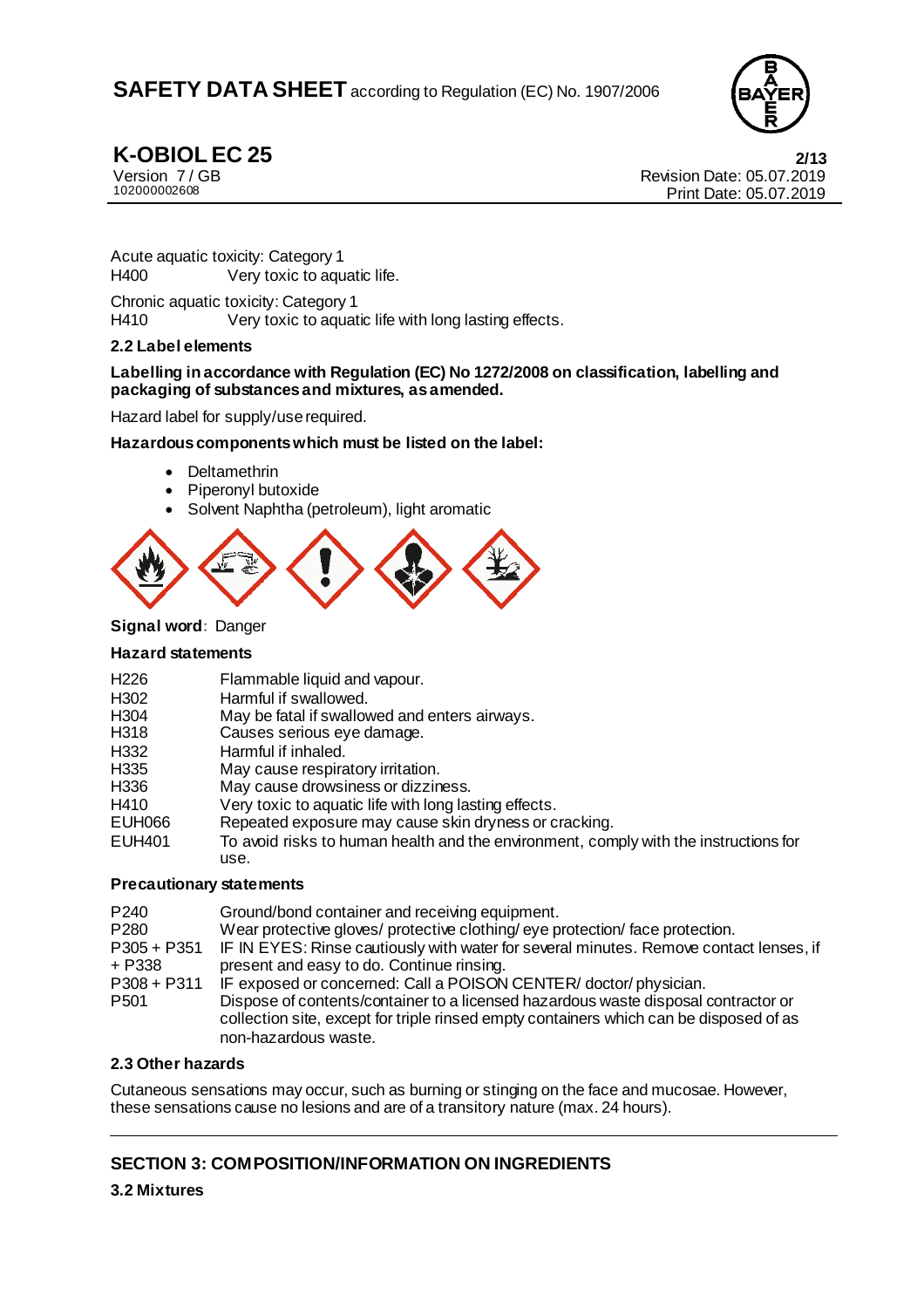

**K-OBIOL EC 25 3/13**<br>Version 7/GB **1/13**<br>Revision Date: 05.07.2019 Version 7 / GB Revision Date: 05.07.2019 Print Date: 05.07.2019

#### **Chemical nature**

Emulsifiable concentrate (EC) Deltamethrin/Piperonyl butoxide 25:225 g/l

#### **Hazardous components**

Hazard statements according to Regulation (EC) No. 1272/2008

| <b>Name</b>                                                                   | CAS-No./                                         | <b>Classification</b>                                                                                      | <b>Conc.</b> [%] |
|-------------------------------------------------------------------------------|--------------------------------------------------|------------------------------------------------------------------------------------------------------------|------------------|
|                                                                               | $EC-No. /$<br><b>REACH Reg. No.</b>              | <b>REGULATION (EC) No</b><br>1272/2008                                                                     |                  |
| Deltamethrin                                                                  | 52918-63-5<br>258-256-6                          | Aquatic Chronic 1, H410<br>Acute Tox. 3, H331<br>Aquatic Acute 1, H400<br>Acute Tox. 3, H301               | $\overline{2.7}$ |
| Piperonyl butoxide                                                            | $51-03-6$<br>200-076-7<br>01-2119537431-46-xxxx  | Aquatic Acute 1, H400<br>Aquatic Chronic 1, H410                                                           | < 25             |
| Hydrocarbons, C9,<br>aromatics                                                | 64742-95-6<br>918-668-5<br>01-2119455851-35-xxxx | Flam. Liq. 3, H226<br>Asp. Tox. 1, H304<br>STOT SE 3, H336<br>STOT SE 3, H335<br>Aquatic Chronic 2, H411   | > 25.0           |
| Benzenesulfonic acid,<br>mono-C11-13-branched<br>alkyl derivs., calcium salts | 68953-96-8<br>273-234-6<br>01-2119964467-24-xxxx | Acute Tox. 4, H312<br>Skin Irrit. 2, H315<br>Eye Dam. 1, H318<br>Aquatic Chronic 2, H411                   | < 5              |
| 2-Methylpropan-1-ol                                                           | 78-83-1<br>201-148-0<br>01-2119484609-23-XXXX    | Flam. Liq. 3, H226<br>STOT SE 3, H335<br>Skin Irrit. 2, H315<br>Eye Dam. 1, H318<br><b>STOT SE 3, H336</b> | $>1 - 5$         |

#### **Further information**

|                                                         | 1,000,000 (chronic) |
|---------------------------------------------------------|---------------------|
| M-Factor:<br>Piperonyl butoxide<br>$51-03-6$<br>(acute) |                     |

For the full text of the H-Statements mentioned in this Section, see Section 16.

### **SECTION 4: FIRST AID MEASURES**

#### **4.1 Description of first aid measures**

| <b>General advice</b> | Move out of dangerous area. Place and transport victim in stable<br>position (lying sideways). Remove contaminated clothing immediately<br>and dispose of safely. |
|-----------------------|-------------------------------------------------------------------------------------------------------------------------------------------------------------------|
| <b>Inhalation</b>     | Move to fresh air. Keep patient warm and at rest. Call a physician or<br>poison control center immediately.                                                       |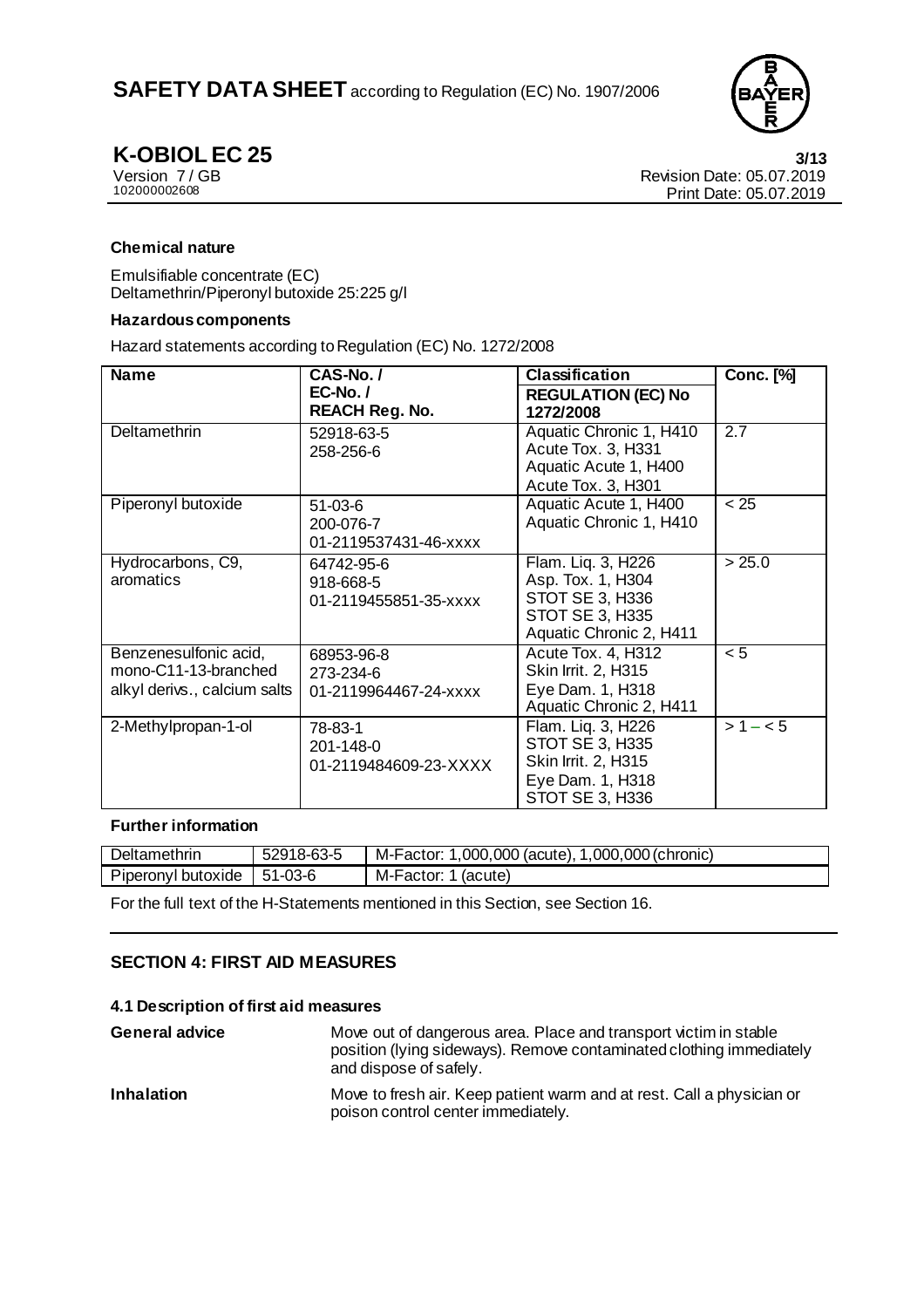

**K-OBIOL EC 25 4/13** 

| IN VPIVLI<br>LV LV<br>Version 7/GB<br>102000002608 | 41 I.J<br>Revision Date: 05.07.2019<br>Print Date: 05.07.2019                                                                                                                                                                                                                                                                                                                                                                                                                                                                                                                                                                                                                                                                          |  |  |
|----------------------------------------------------|----------------------------------------------------------------------------------------------------------------------------------------------------------------------------------------------------------------------------------------------------------------------------------------------------------------------------------------------------------------------------------------------------------------------------------------------------------------------------------------------------------------------------------------------------------------------------------------------------------------------------------------------------------------------------------------------------------------------------------------|--|--|
|                                                    |                                                                                                                                                                                                                                                                                                                                                                                                                                                                                                                                                                                                                                                                                                                                        |  |  |
| <b>Skin contact</b>                                | Wash off thoroughly with plenty of soap and water, if available with<br>polyethyleneglycol 400, subsequently rinse with water. Warm water<br>may increase the subjective severity of the irritation/paresthesia. This<br>is not a sign of systemic poisoning. In case of skin irritation, application<br>of oils or lotions containing vitamin E may be considered. If symptoms<br>persist, call a physician.                                                                                                                                                                                                                                                                                                                          |  |  |
| Eye contact                                        | Rinse immediately with plenty of water, also under the eyelids, for at<br>least 15 minutes. Remove contact lenses, if present, after the first 5<br>minutes, then continue rinsing eye. Warm water may increase the<br>subjective severity of the irritation/paresthesia. This is not a sign of<br>systemic poisoning. Apply soothing eye drops, if needed anaesthetic<br>eye drops. Call a physician or poison control center immediately.                                                                                                                                                                                                                                                                                            |  |  |
| Ingestion                                          | Rinse mouth. Do NOT induce vomiting. Do not leave victim<br>unattended. Call a physician or poison control center immediately.                                                                                                                                                                                                                                                                                                                                                                                                                                                                                                                                                                                                         |  |  |
|                                                    | 4.2 Most important symptoms and effects, both acute and delayed                                                                                                                                                                                                                                                                                                                                                                                                                                                                                                                                                                                                                                                                        |  |  |
| <b>Symptoms</b>                                    | Local:, Skin and eye paraesthesia which may be severe, Usually<br>transient with resolution within 24 hours, Skin, eye and mucous<br>membrane irritation, Cough, Sneezing                                                                                                                                                                                                                                                                                                                                                                                                                                                                                                                                                              |  |  |
|                                                    | Systemic:, discomfort in the chest, tachycardia, Hypotension, Nausea,<br>Abdominal pain, Diarrhoea, Vomiting, Blurred vision, Headache,<br>Anorexia, Somnolence, Coma, Convulsions, Tremors, Prostration,<br>Airway hyperreaction, Pulmonary oedema, Palpitation, Muscular<br>fasciculation, Apathy, Dizziness                                                                                                                                                                                                                                                                                                                                                                                                                         |  |  |
|                                                    | 4.3 Indication of any immediate medical attention and special treatment needed                                                                                                                                                                                                                                                                                                                                                                                                                                                                                                                                                                                                                                                         |  |  |
| <b>Risks</b>                                       | This product contains a pyrethroid. Pyrethroid poisoning should not be<br>confused with carbamate or organophosphate poisoning.                                                                                                                                                                                                                                                                                                                                                                                                                                                                                                                                                                                                        |  |  |
| <b>Treatment</b>                                   | Systemic treatment: Initial treatment: symptomatic. Monitor: respiratory<br>and cardiac functions. In case of ingestion gastric lavage should be<br>considered in cases of significant ingestions only within the first 2<br>hours. However, the application of activated charcoal and sodium<br>sulphate is always advisable. Keep respiratory tract clear. Oxygen or<br>artificial respiration if needed. In case of convulsions, a<br>benzodiazepine (e.g. diazepam) should be given according to standard<br>regimens. If not effective, phenobarbital may be used.<br>Contraindication: atropine. Contraindication: derivatives of adrenaline.<br>There is no specific antidote. Recovery is spontaneous and without<br>sequelae. |  |  |
|                                                    | In case of skin irritation, application of oils or lotions containing vitamin<br>E may be considered.                                                                                                                                                                                                                                                                                                                                                                                                                                                                                                                                                                                                                                  |  |  |

# **SECTION 5: FIREFIGHTING MEASURES**

| 5.1 Extinguishing media |                                                                             |
|-------------------------|-----------------------------------------------------------------------------|
| <b>Suitable</b>         | Use water spray, alcohol-resistant foam, dry chemical or carbon<br>dioxide. |
| Unsuitable              | High volume water jet                                                       |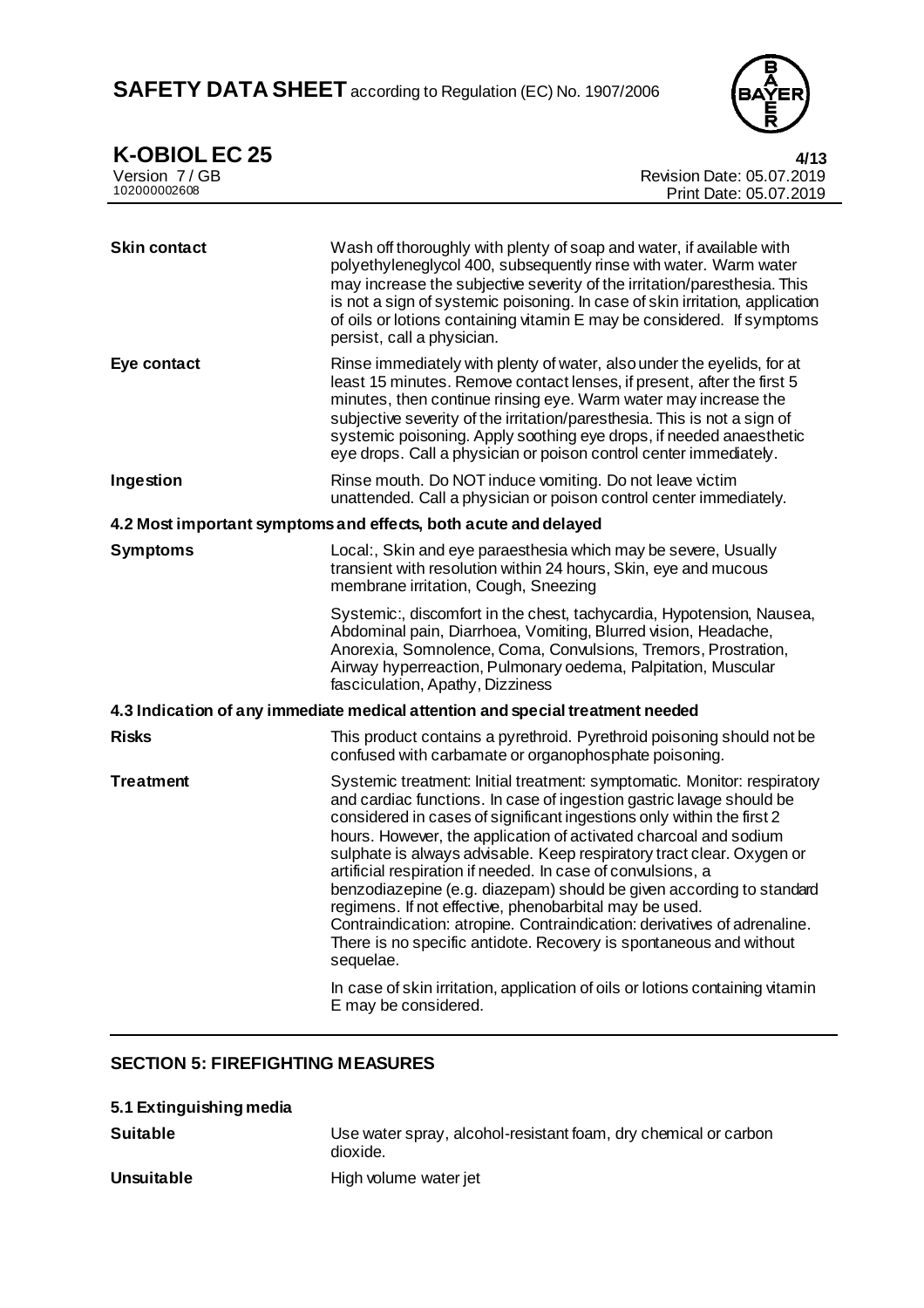

# **K-OBIOL EC 25 5/13**

| Version 7/GB |  |  |
|--------------|--|--|
| 102000002608 |  |  |

**Revision Date: 05.07.2019** Print Date: 05.07.2019

| 5.2 Special hazards arising<br>from the substance or<br>mixture | Dangerous gases are evolved in the event of a fire.                                                                           |
|-----------------------------------------------------------------|-------------------------------------------------------------------------------------------------------------------------------|
| 5.3 Advice for firefighters                                     |                                                                                                                               |
| <b>Special protective</b><br>equipment for firefighters         | In the event of fire and/or explosion do not breathe fumes. In the event<br>of fire, wear self-contained breathing apparatus. |
| <b>Further information</b>                                      | Contain the spread of the fire-fighting media. Do not allow run-off from<br>fire fighting to enter drains or water courses.   |

### **SECTION 6: ACCIDENTAL RELEASE MEASURES**

#### **6.1 Personal precautions, protective equipment and emergency procedures Precautions Avoid contact with spilled product or contaminated surfaces. Remove** all sources of ignition. Use personal protective equipment. **6.2 Environmental precautions** Do not allow to get into surface water, drains and ground water. If spillage enters drains leading to sewage works inform local water company immediately. If spillage enters rivers or watercourses, inform the Environment Agency (emergency telephone number 0800 807060). **6.3 Methods and materials for containment and cleaning up Methods for cleaning up** Soak up with inert absorbent material (e.g. sand, silica gel, acid binder, universal binder, sawdust). Collect and transfer the product into a properly labelled and tightly closed container. Clean contaminated floors and objects thoroughly, observing environmental regulations. **Additional advice** Check also for any local site procedures. **6.4 Reference to other sections** Information regarding safe handling, see section 7. Information regarding personal protective equipment, see section 8. Information regarding waste disposal, see section 13.

# **SECTION 7: HANDLING AND STORAGE**

#### **7.1 Precautions for safe handling**

| Advice on safe handling                                   | No specific precautions required when handling unopened<br>packs/containers; follow relevant manual handling advice. Ensure<br>adequate ventilation.                                                                                                                                                 |
|-----------------------------------------------------------|------------------------------------------------------------------------------------------------------------------------------------------------------------------------------------------------------------------------------------------------------------------------------------------------------|
| <b>Advice on protection</b><br>against fire and explosion | Keep away from heat and sources of ignition. Vapours may form<br>explosive mixture with air. Take measures to prevent the build up of<br>electrostatic charge.                                                                                                                                       |
| <b>Hygiene measures</b>                                   | Avoid contact with skin, eyes and clothing. Keep working clothes<br>separately. Wash hands before breaks and immediately after handling<br>the product. Remove soiled clothing immediately and clean thoroughly<br>before using again. Garments that cannot be cleaned must be<br>destroyed (burnt). |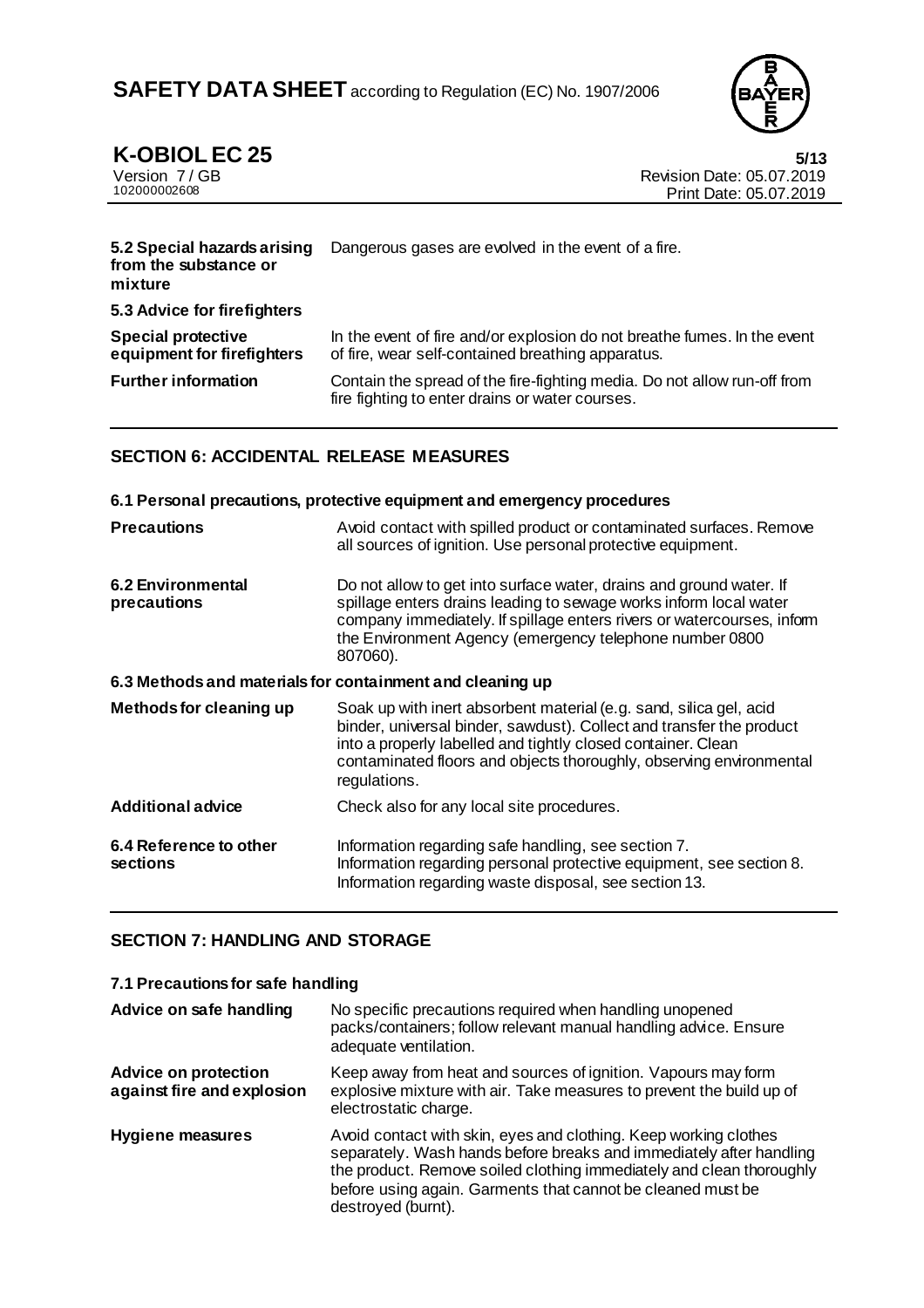

# **K-OBIOL EC 25 6/13**

| Version 7/GB |  |
|--------------|--|
| 102000002608 |  |

Revision Date: 05.07.2019 Print Date: 05.07.2019

#### **7.2 Conditions for safe storage, including any incompatibilities**

| Requirements for storage<br>areas and containers | Keep containers tightly closed in a dry, cool and well-ventilated place.<br>Store in a place accessible by authorized persons only. Store in original<br>container. Keep away from direct sunlight. Protect from freezing. |
|--------------------------------------------------|----------------------------------------------------------------------------------------------------------------------------------------------------------------------------------------------------------------------------|
|                                                  | Advice on common storage Keep away from food, drink and animal feeding stuffs.                                                                                                                                             |
| <b>Suitable materials</b>                        | Coex EVOH (1000L IBC)                                                                                                                                                                                                      |
| 7.3 Specific end use(s)                          | Refer to the label and/or leaflet.                                                                                                                                                                                         |

### **SECTION 8: EXPOSURE CONTROLS/PERSONAL PROTECTION**

#### **8.1 Control parameters**

| <b>Components</b>   | CAS-No.    | <b>Control parameters</b>        | <b>Update</b> | <b>Basis</b>         |
|---------------------|------------|----------------------------------|---------------|----------------------|
| Deltamethrin        | 52918-63-5 | $0.01 \,\mathrm{mg/m3}$<br>(TWA) |               | OES BCS <sup>*</sup> |
| Piperonyl butoxide  | $51-03-6$  | 50 ppm<br>(TWA)                  |               | OES BCS <sup>*</sup> |
| 2-Methylpropan-1-ol | 78-83-1    | 231 mg/m3/75 ppm<br>(STEL)       | 12 2011       | EH40 WEL             |
| 2-Methylpropan-1-ol | 78-83-1    | 154 mg/m3/50 ppm<br>'TWA)        | 12 2011       | EH40 WEL             |

\*OES BCS: Internal Bayer AG, Crop Science Division "Occupational Exposure Standard"

#### **8.2 Exposure controls**

#### **Refer to COSHH assessment (Control of Substances Hazardous to Health (Amendment) Regulations 2004). Engineering controls should be used in preference to personal protective equipment wherever practicable. Refer also to COSHH Essentials.**

#### **Personal protective equipment**

In normal use and handling conditions please refer to the label and/or leaflet. In all other cases the following recommendations would apply.

| <b>Respiratory protection</b> | instructions regarding wearing and maintenance.                                             | Wear respirator with an organic vapours and gas filter mask<br>(protection factor 10) conforming to EN140 type A or equivalent.<br>Respiratory protection should only be used to control residual risk of<br>short duration activities, when all reasonably practicable steps have<br>been taken to reduce exposure at source e.g. containment and/or<br>local extract ventilation. Always follow respirator manufacturer's                                                                                           |
|-------------------------------|---------------------------------------------------------------------------------------------|-----------------------------------------------------------------------------------------------------------------------------------------------------------------------------------------------------------------------------------------------------------------------------------------------------------------------------------------------------------------------------------------------------------------------------------------------------------------------------------------------------------------------|
| <b>Hand protection</b>        | contact time.<br>drinking, smoking or using the toilet.<br>Material<br>Rate of permeability | Please observe the instructions regarding permeability and<br>breakthrough time which are provided by the supplier of the gloves.<br>Also take into consideration the specific local conditions under which<br>the product is used, such as the danger of cuts, abrasion, and the<br>Wash gloves when contaminated. Dispose of when contaminated<br>inside, when perforated or when contamination on the outside cannot<br>be removed. Wash hands frequently and always before eating,<br>Nitrile rubber<br>> 480 min |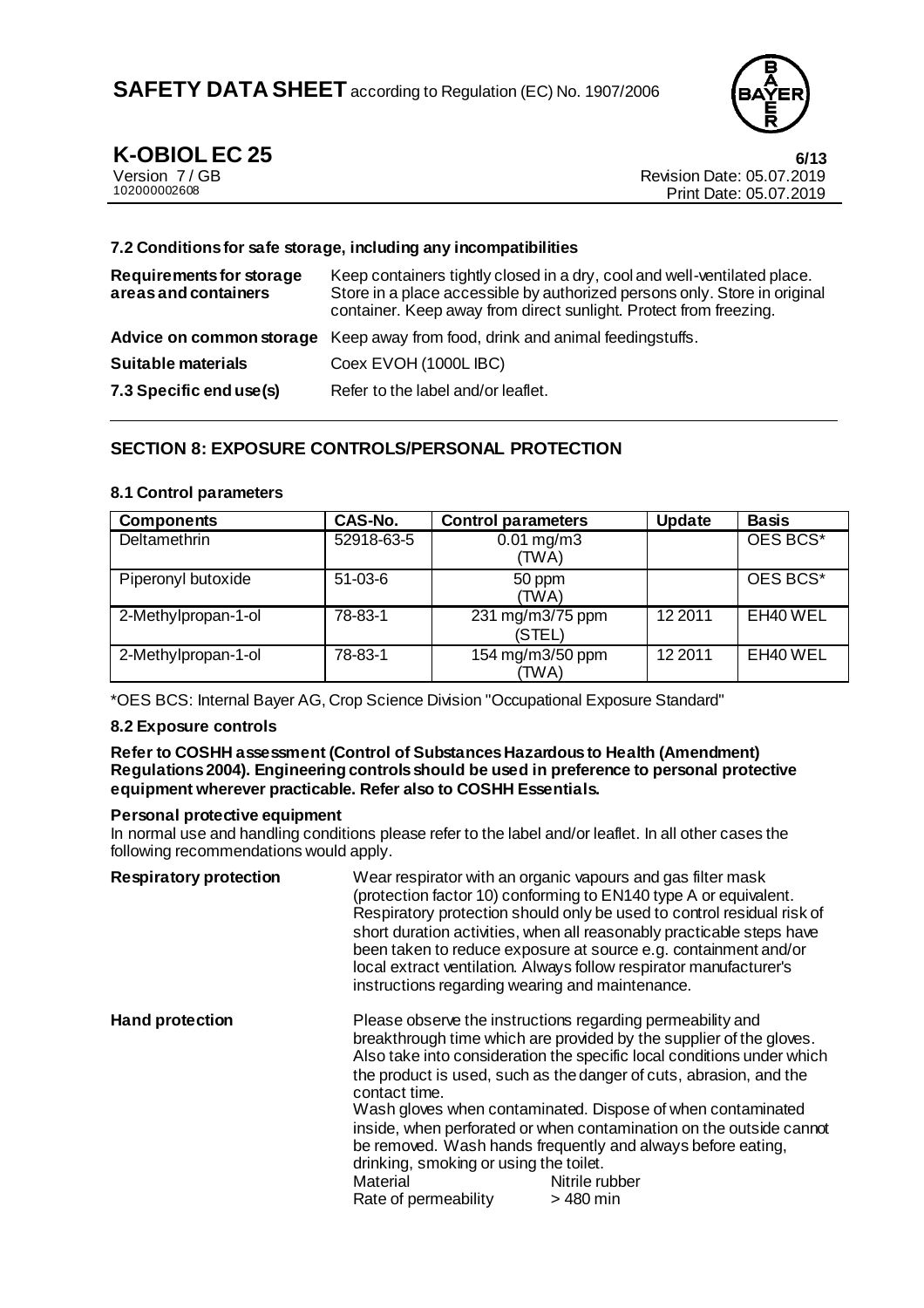

**K-OBIOL EC 25 7/13**

Version 7 / GB Revision Date: 05.07.2019 Print Date: 05.07.2019 Glove thickness  $> 0.4$  mm<br>Protective index Class 6 Protective index<br>Directive Protective gloves complying with EN 374. **Eye protection** Wear goggles (conforming to EN166, Field of Use = 5 or equivalent) and faceshield (conforming to EN166, Field of Use = 3 or equivalent). **Skin and body protection** Wear standard coveralls and Category 3 Type 6 suit. If there is a risk of significant exposure, consider a higher protective type suit. Wear two layers of clothing wherever possible. Polyester/cotton or cotton overalls should be worn under chemical protection suit and should be professionally laundered frequently. If chemical protection suit is splashed, sprayed or significantly contaminated, decontaminate as far as possible, then carefully remove and dispose of as advised by manufacturer.

### **SECTION 9: PHYSICAL AND CHEMICAL PROPERTIES**

#### **9.1 Information on basic physical and chemical properties**

| <b>Form</b>                                       | Liquid, clear                                                                                       |
|---------------------------------------------------|-----------------------------------------------------------------------------------------------------|
| Colour                                            | yellow                                                                                              |
| рH                                                | 4.5 - 7.0 (1 %) (23 °C) (deionized water)                                                           |
| <b>Flash point</b>                                | 44 °C                                                                                               |
| <b>Density</b>                                    | ca. 0.94 $g/cm^3$ (20 °C)                                                                           |
| <b>Water solubility</b>                           | miscible                                                                                            |
| <b>Partition coefficient: n-</b><br>octanol/water | Deltamethrin: log Pow: 6.4 (25 °C)                                                                  |
|                                                   | Piperonyl butoxide: log Pow: 4.75<br>Solvent Naphtha (petroleum), light aromatic:<br>Not applicable |
| <b>Surface tension</b>                            | ca. 27.7 mN/m (40 °C)                                                                               |
| 9.2 Other information                             | Further safety related physical-chemical data are not known.                                        |

#### **SECTION 10: STABILITY AND REACTIVITY**

| <b>10.1 Reactivity</b>                     |                                                                                         |
|--------------------------------------------|-----------------------------------------------------------------------------------------|
| <b>Thermal decomposition</b>               | Stable under normal conditions.                                                         |
| <b>10.2 Chemical stability</b>             | Stable under recommended storage conditions.                                            |
| 10.3 Possibility of<br>hazardous reactions | No hazardous reactions when stored and handled according to<br>prescribed instructions. |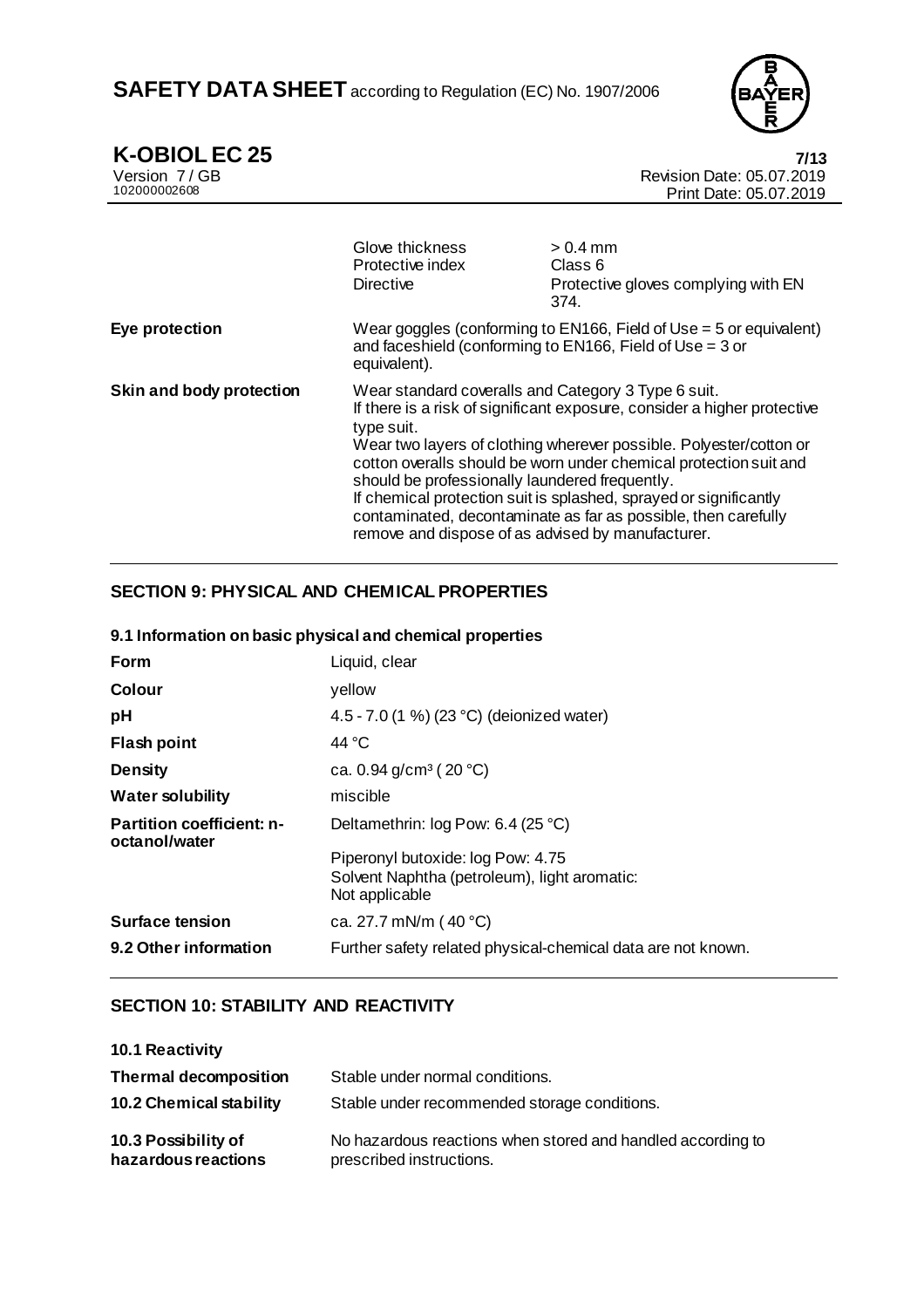

**K-OBIOL EC 25 8/13**<br>Version 7/GB **8/13**<br>Revision Date: 05.07.2019 Version 7/GB<br>10200002608<br>Print Date: 05.07.2019 Print Date: 05.07.2019

| <b>10.4 Conditions to avoid</b>          | Extremes of temperature and direct sunlight.                             |
|------------------------------------------|--------------------------------------------------------------------------|
|                                          | <b>10.5 Incompatible materials</b> Store only in the original container. |
| 10.6 Hazardous<br>decomposition products | No decomposition products expected under normal conditions of use.       |

### **SECTION 11: TOXICOLOGICAL INFORMATION**

#### **11.1 Information on toxicological effects**

| <b>Acute oral toxicity</b>                  | LD50 (Rat) 710 mg/kg                                                               |
|---------------------------------------------|------------------------------------------------------------------------------------|
| <b>Acute inhalation toxicity</b>            | LC50 (Rat) 2.69 mg/l<br>Exposure time: 4 h<br>Irritating to respiratory system.    |
| <b>Acute dermal toxicity</b>                | LD50 (Rat) $> 2,000$ mg/kg                                                         |
| <b>Skin corrosion/irritation</b>            | No skin irritation (Rabbit)                                                        |
| Serious eye damage/eye<br>irritation        | Severe eye irritation. (Rabbit)                                                    |
| <b>Respiratory or skin</b><br>sensitisation | Non-sensitizing. (Mouse)<br>OECD Test Guideline 429, local lymph node assay (LLNA) |

#### **Assessment STOT Specific target organ toxicity – single exposure**

Deltamethrin: Based on available data, the classification criteria are not met. Piperonyl butoxide: Based on available data, the classification criteria are not met. Solvent Naphtha (petroleum), light aromatic: May cause respiratory irritation., Solvent Naphtha (petroleum), light aromatic: May cause drowsiness or dizziness.

#### **Assessment STOT Specific target organ toxicity – repeated exposure**

Deltamethrin caused neurobehavioral effects and/or neuropathological changes in animal studies. The toxic effects of Deltamethrin are related to transient hyperactivity typical for pyrethroid neurotoxicity. Piperonyl butoxide did not cause specific target organ toxicity in experimental animal studies. Solvent Naphtha (petroleum), light aromatic: Based on available data, the classification criteria are not met.

#### **Assessment mutagenicity**

Deltamethrin was not mutagenic or genotoxic in a battery of in vitro and in vivo tests. Piperonyl butoxide was not mutagenic or genotoxic in a battery of in vitro and in vivo tests. Solvent Naphtha (petroleum), light aromatic is not considered mutagenic.

#### **Assessment carcinogenicity**

Deltamethrin was not carcinogenic in lifetime feeding studies in rats and mice. Piperonyl butoxide was not carcinogenic in lifetime feeding studies in rats and mice. Solvent Naphtha (petroleum), light aromatic: Based on available data, the classification criteria are not met.

#### **Assessment toxicity to reproduction**

Deltamethrin did not cause reproductive toxicity in a two-generation study in rats. Piperonyl butoxide did not cause reproductive toxicity in a two-generation study in rats. Solvent Naphtha (petroleum), light aromatic: Based on available data, the classification criteria are not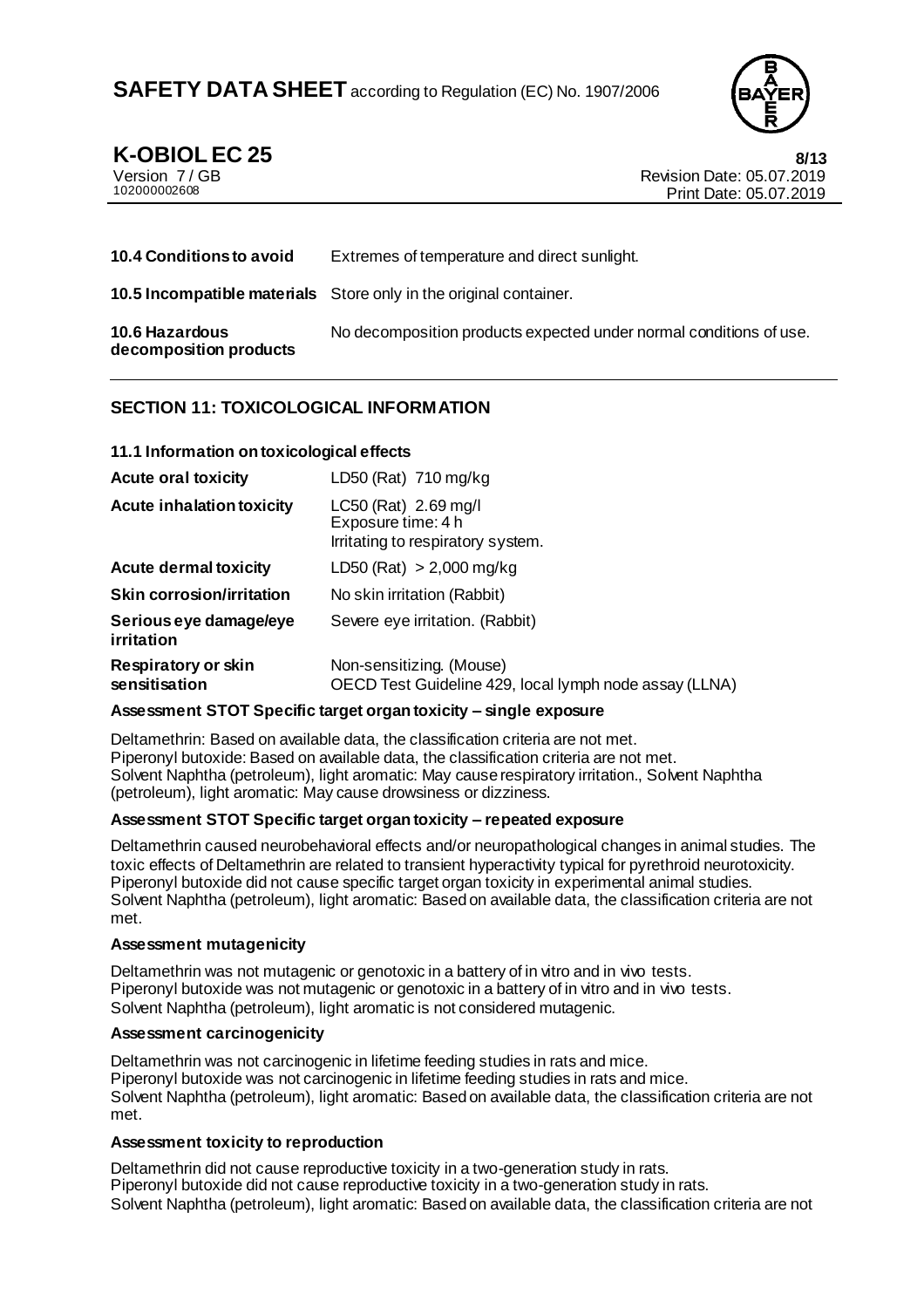

**K-OBIOL EC 25** 9/13<br>
Version 7/GB<br> **Prevision Date: 05.07.2019** Version 7 / GB Revision Date: 05.07.2019 Print Date: 05.07.2019

met.

#### **Assessment developmental toxicity**

Deltamethrin caused developmental toxicity only at dose levels toxic to the dams. The developmental effects seen with Deltamethrin are related to maternal toxicity. Piperonyl butoxide did not cause developmental toxicity in rats and rabbits. Solvent Naphtha (petroleum), light aromatic: This information is not available.

#### **Aspiration hazard**

May be fatal if swallowed and enters airways.

#### **Further information**

Cutaneous sensations may occur, such as burning or stinging on the face and mucosae. However, these sensations cause no lesions and are of a transitory nature (max. 24 hours). Irritating to respiratory system.

### **SECTION 12: ECOLOGICAL INFORMATION**

**12.1 Toxicity**

| <b>Toxicity to fish</b>                     | LC50 (Danio rerio (Zebra fish)) 0.06 mg/l<br>Exposure time: 96 h                                                                                                                                      |  |
|---------------------------------------------|-------------------------------------------------------------------------------------------------------------------------------------------------------------------------------------------------------|--|
| <b>Toxicity to aquatic</b><br>invertebrates | EC50 (Daphnia magna (Water flea)) 0.0075 mg/l<br>Exposure time: 48 h                                                                                                                                  |  |
| <b>Toxicity to aquatic plants</b>           | $EC50$ (Algae) $> 9.1$ mg/l<br>Exposure time: 96 h<br>The value mentioned relates to the active ingredient deltamethrin.                                                                              |  |
| 12.2 Persistence and degradability          |                                                                                                                                                                                                       |  |
| <b>Biodegradability</b>                     | Deltamethrin:<br>Not rapidly biodegradable<br>Piperonyl butoxide:<br>Not rapidly biodegradable<br>Solvent Naphtha (petroleum), light aromatic:<br>rapidly biodegradable                               |  |
| Koc                                         | Deltamethrin: Koc: 10240000<br>Piperonyl butoxide: Koc: 399 - 830                                                                                                                                     |  |
| 12.3 Bioaccumulative potential              |                                                                                                                                                                                                       |  |
| <b>Bioaccumulation</b>                      | Deltamethrin: Bioconcentration factor (BCF) 1,400<br>Does not bioaccumulate.<br>Piperonyl butoxide:<br>Potential bioaccumulation<br>Solvent Naphtha (petroleum), light aromatic:<br>No data available |  |
| 12.4 Mobility in soil                       |                                                                                                                                                                                                       |  |
| <b>Mobility in soil</b>                     | Deltamethrin: Immobile in soil<br>Piperonyl butoxide: Moderately mobile in soils<br>Solvent Naphtha (petroleum), light aromatic: Slightly mobile in soils                                             |  |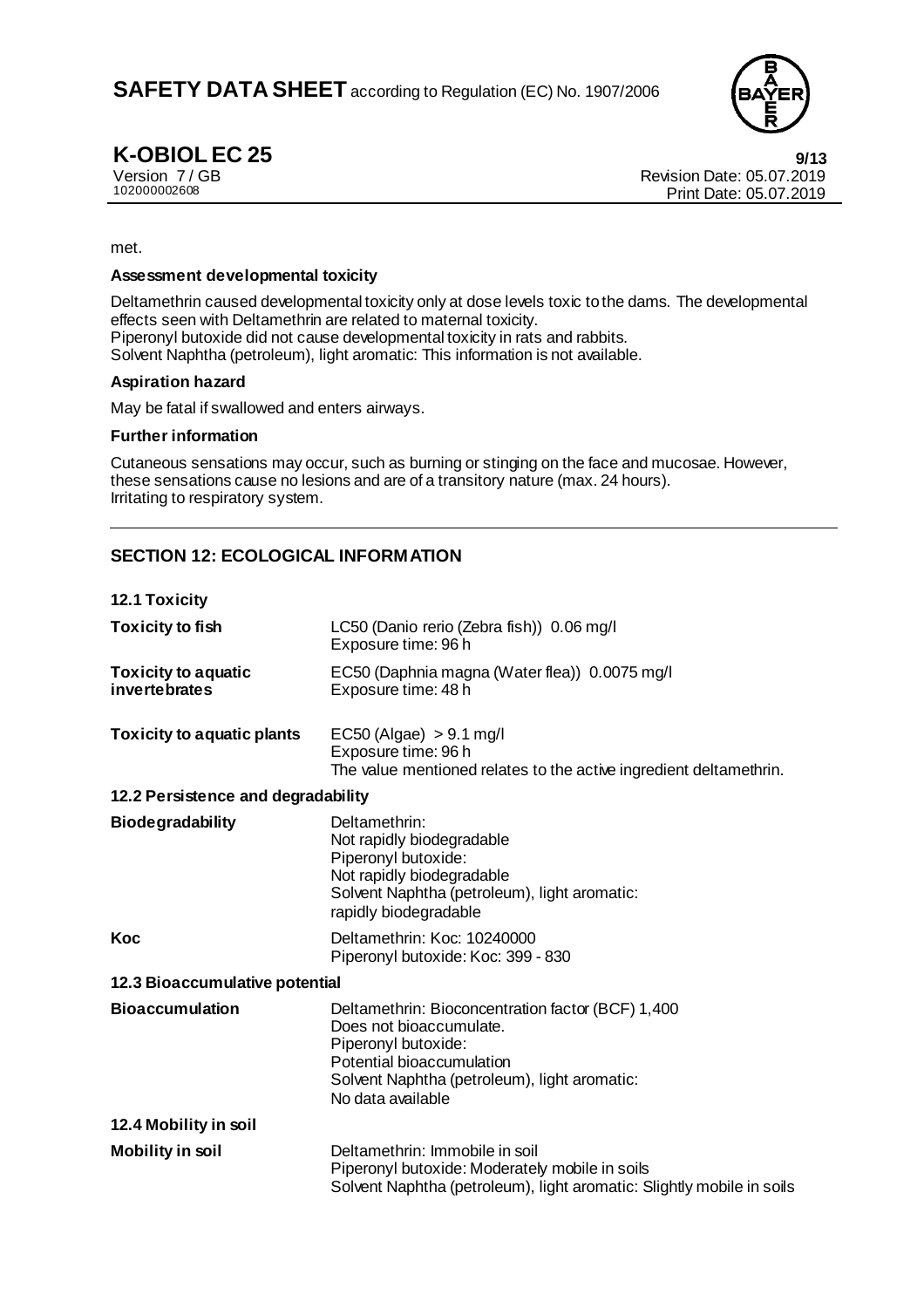

**K-OBIOL EC 25**<br>Version 7/GB **10/13**<br>Revision Date: 05.07.2019 Version 7 / GB Revision Date: 05.07.2019 Print Date: 05.07.2019

#### **12.5 Results of PBT and vPvB assessment**

| <b>PBT and vPvB assessment</b>       | Deltamethrin: This substance is not considered to be persistent,<br>bioaccumulative and toxic (PBT). This substance is not considered to be<br>very persistent and very bioaccumulative (vPvB).<br>Piperonyl butoxide: This substance is not considered to be persistent,<br>bioaccumulative and toxic (PBT). This substance is not considered to be<br>very persistent and very bioaccumulative (vPvB).<br>Solvent Naphtha (petroleum), light aromatic: This substance is not<br>considered to be persistent, bioaccumulative and toxic (PBT). This<br>substance is not considered to be very persistent and very<br>bioaccumulative (vPvB). |
|--------------------------------------|-----------------------------------------------------------------------------------------------------------------------------------------------------------------------------------------------------------------------------------------------------------------------------------------------------------------------------------------------------------------------------------------------------------------------------------------------------------------------------------------------------------------------------------------------------------------------------------------------------------------------------------------------|
| 12.6 Other adverse effects           |                                                                                                                                                                                                                                                                                                                                                                                                                                                                                                                                                                                                                                               |
| Additional ecological<br>information | No other effects to be mentioned.                                                                                                                                                                                                                                                                                                                                                                                                                                                                                                                                                                                                             |

### **SECTION 13: DISPOSAL CONSIDERATIONS**

#### **13.1 Waste treatment methods**

| <b>Product</b>                      | In accordance with current regulations and, if necessary, after<br>consultation with the site operator and/or with the responsible authority,<br>the product may be taken to a waste disposal site or incineration plant.<br>Advice may be obtained from the local waste regulation authority (part<br>of the Environment Agency in the UK). |
|-------------------------------------|----------------------------------------------------------------------------------------------------------------------------------------------------------------------------------------------------------------------------------------------------------------------------------------------------------------------------------------------|
| Contaminated packaging              | Small containers (< 10 l or < 10 kg) should be rinsed thoroughly using<br>an integrated pressure rinsing device, or, by manually rinsing three<br>times.<br>Add washings to sprayer at time of filling.<br>Dispose of empty and cleaned packaging safely.<br>Follow advice on product label and/or leaflet.                                  |
| Waste key for the unused<br>product | 02 01 08* agrochemical waste containing hazardous substances                                                                                                                                                                                                                                                                                 |

### **SECTION 14: TRANSPORT INFORMATION**

#### **ADR/RID/ADN**

| 14.1 UN number<br>14.2 Proper shipping name | 1993<br>FLAMMABLE LIQUID, N.O.S.<br>(DELTAMETHRIN, SOLVENT NAPHTHA (PETROLEUM)<br>LIGHT AROMATIC SOLUTION) |
|---------------------------------------------|------------------------------------------------------------------------------------------------------------|
| 14.3 Transport hazard class(es)             | 3                                                                                                          |
| 14.4 Packaging Group                        | Ш                                                                                                          |
| 14.5 Environm. Hazardous Mark               | YES                                                                                                        |
| Hazard no.                                  | 30                                                                                                         |
| <b>Tunnel Code</b>                          | D/E                                                                                                        |

This classification is in principle not valid for carriage by tank vessel on inland waterways. Please refer to the manufacturer for further information.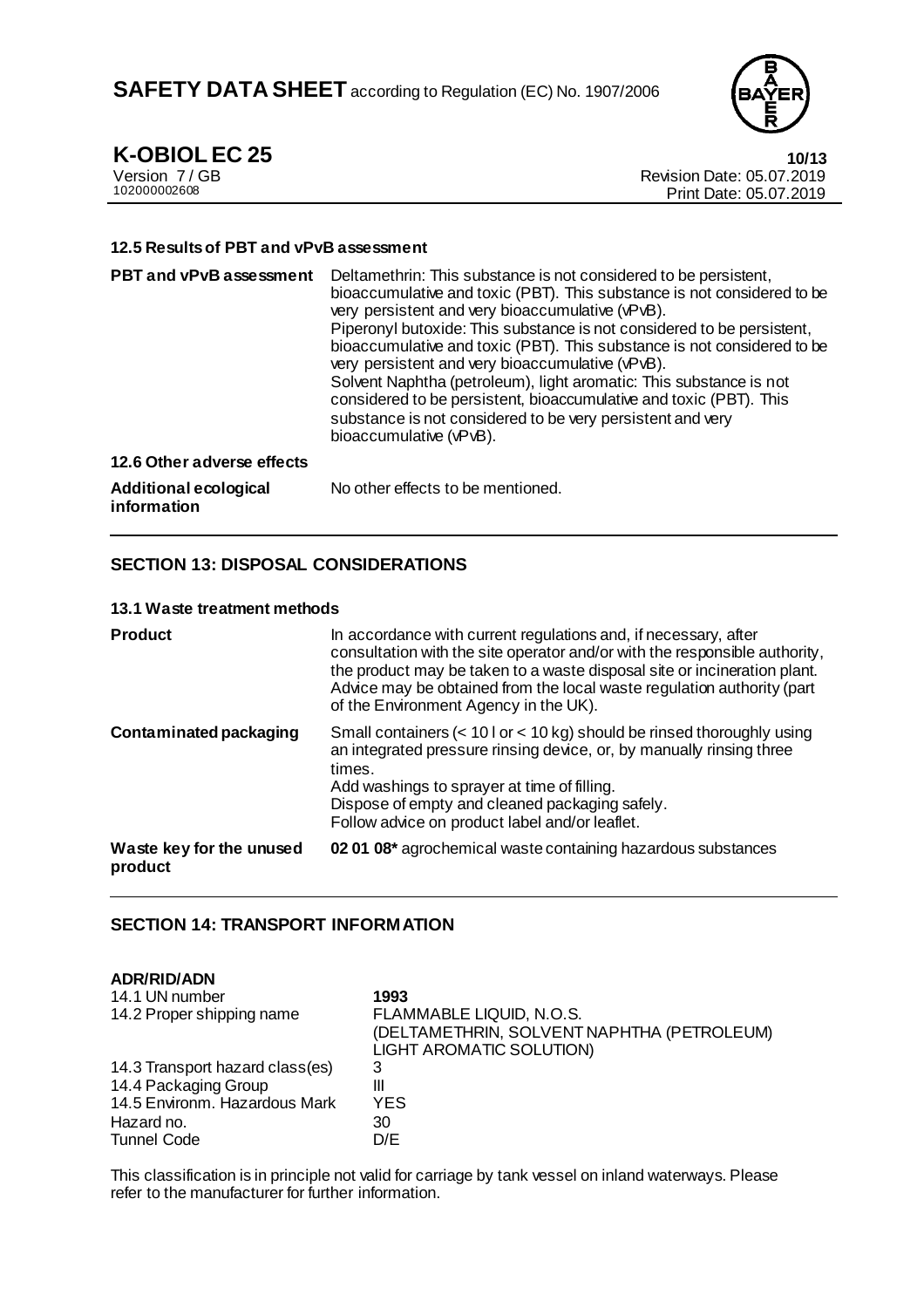

**K-OBIOL EC 25 11/13**<br>
Version 7/GB **11/13**<br>
Revision Date: 05.07.2019 Version 7 / GB Revision Date: 05.07.2019 Print Date: 05.07.2019

#### **IMDG** 14.1 UN number **1993**<br>14.2 Proper shipping name **FLAN** FLAMMABLE LIQUID, N.O.S. (DELTAMETHRIN, SOLVENT NAPHTHA (PETROLEUM) LIGHT AROMATIC SOLUTION) 14.3 Transport hazard class(es) 3 14.4 Packaging Group III 14.5 Marine pollutant **IATA** 14.1 UN number **1993** 14.2 Proper shipping name FLAMMABLE LIQUID, N.O.S. (DELTAMETHRIN, SOLVENT NAPHTHA (PETROLEUM) LIGHT AROMATIC SOLUTION ) 14.3 Transport hazard class(es) 3<br>14.4 Packaging Group 11 14.4 Packaging Group III III<br>14.5 Environm. Hazardous Mark III NO 14.5 Environm. Hazardous Mark **UK 'Carriage' Regulations** 14.1 UN number **1993** 14.2 Proper shipping name FLAMMABLE LIQUID, N.O.S. (DELTAMETHRIN, SOLVENT NAPHTHA (PETROLEUM) LIGHT AROMATIC SOLUTION) 14.3 Transport hazard class(es) 3 14.4 Packaging Group III 14.5 Environm. Hazardous Mark YES Emergency action code 3Y **14.6 Special precautions for user**

See sections 6 to 8 of this Safety Data Sheet.

**14.7 Transport in bulk according to Annex II of MARPOL and the IBC Code** No transport in bulk according to the IBC Code.

# **SECTION 15: REGULATORY INFORMATION**

#### **15.1 Safety, health and environmental regulations/legislation specific for the substance or mixture**

#### **UK and Northern Ireland Regulatory References**

This material may be subject to some or all of the following regulations (and any subsequent amendments). Users must ensure that any uses and restrictions as indicated on the label and/or leaflet are followed.

### **Transport**

Carriage of Dangerous Goods and Use of Transportable Pressure Equipment Regulations 2009 (SI 2009 No 1348)

Merchant Shipping (Dangerous Goods and Marine Pollutants) Regulations 1997 (SI 1997 No 2367) Air Navigation Dangerous Goods Regulations 2002 (SI 2002 No 2786)

### **Supply and Use**

Chemical (Hazard Information and Packaging for Supply) Regulations 2009 (SI 2009 No 716)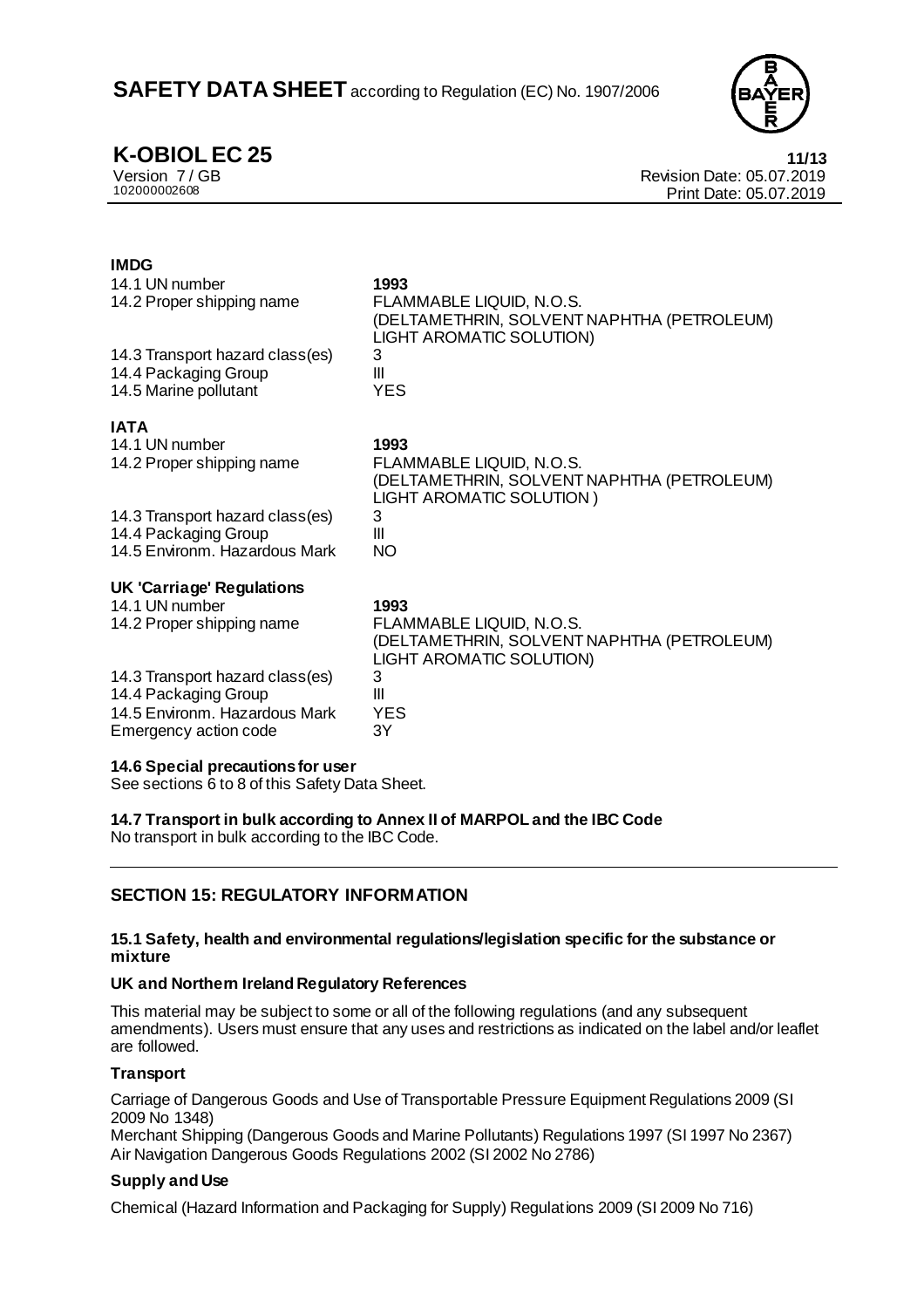

**K-OBIOL EC 25 12/13**<br>
Version 7/GB **12/13**<br>
Revision Date: 05.07.2019 Version 7 / GB Revision Date: 05.07.2019 Print Date: 05.07.2019

Chemical (Hazard Information and Packaging for Supply) (Northern Ireland) Regulations 2009 Control of Substances Hazardous to Health Regulations 2002 (SI 2002 No 2677) EH40 Occupational Exposure Limits - Table 1 List of approved workplace exposure limits Control of Pesticide Regulations 1986 Dangerous Substances and Explosive Atmospheres Regulations 2002

#### **Waste Treatment**

Environmental Protection Act 1990, Part II Environmental Protection (Duty of Care) Regulations 1991 The Waste Management Licensing Regulations 1994 (as amended) Hazardous Waste Regulations 2005 (Replacing Special Waste Regulations 1996 as amended) Landfill Directive Regulation on Substances That Deplete the Ozone Layer 1994 (EEC/3093/94) Water Resources Act 1991 Anti-Pollution Works Regulations 1999

#### **Further information**

WHO-classification: II (Moderately hazardous)

#### **15.2 Chemical safety assessment**

A Chemical Safety Assessment is not required for this substance.

# **SECTION 16: OTHER INFORMATION**

#### **Text of the hazard statements mentioned in Section 3**

- H226 Flammable liquid and vapour.<br>H301 Toxic if swallowed.
- Toxic if swallowed.
- H304 May be fatal if swallowed and enters airways.
- H312 Harmful in contact with skin.
- H315 Causes skin irritation.
- H318 Causes serious eye damage.
- H331 Toxic if inhaled.
- H335 May cause respiratory irritation.
- H336 May cause drowsiness or dizziness.
- H400 Very toxic to aquatic life.
- H410 Very toxic to aquatic life with long lasting effects.
- H411 Toxic to aquatic life with long lasting effects.

#### **Abbreviations and acronyms**

- ADN European Agreement concerning the International Carriage of Dangerous Goods by Inland Waterways
- ADR European Agreement concerning the International Carriage of Dangerous Goods by Road
- ATE Acute toxicity estimate<br>CAS-Nr. Chemical Abstracts Se
- CAS-Nr. Chemical Abstracts Service number<br>Conc. Concentration
- Conc. Concentration<br>EC-No. European com
- EC-No. European community number<br>ECx Effective concentration to x %
- ECx Effective concentration to x %<br>EH40 WEL Worker Exposure Limit
- Worker Exposure Limit
- EINECS European inventory of existing commercial substances<br>ELINCS European list of notified chemical substances
- European list of notified chemical substances
- EN European Standard